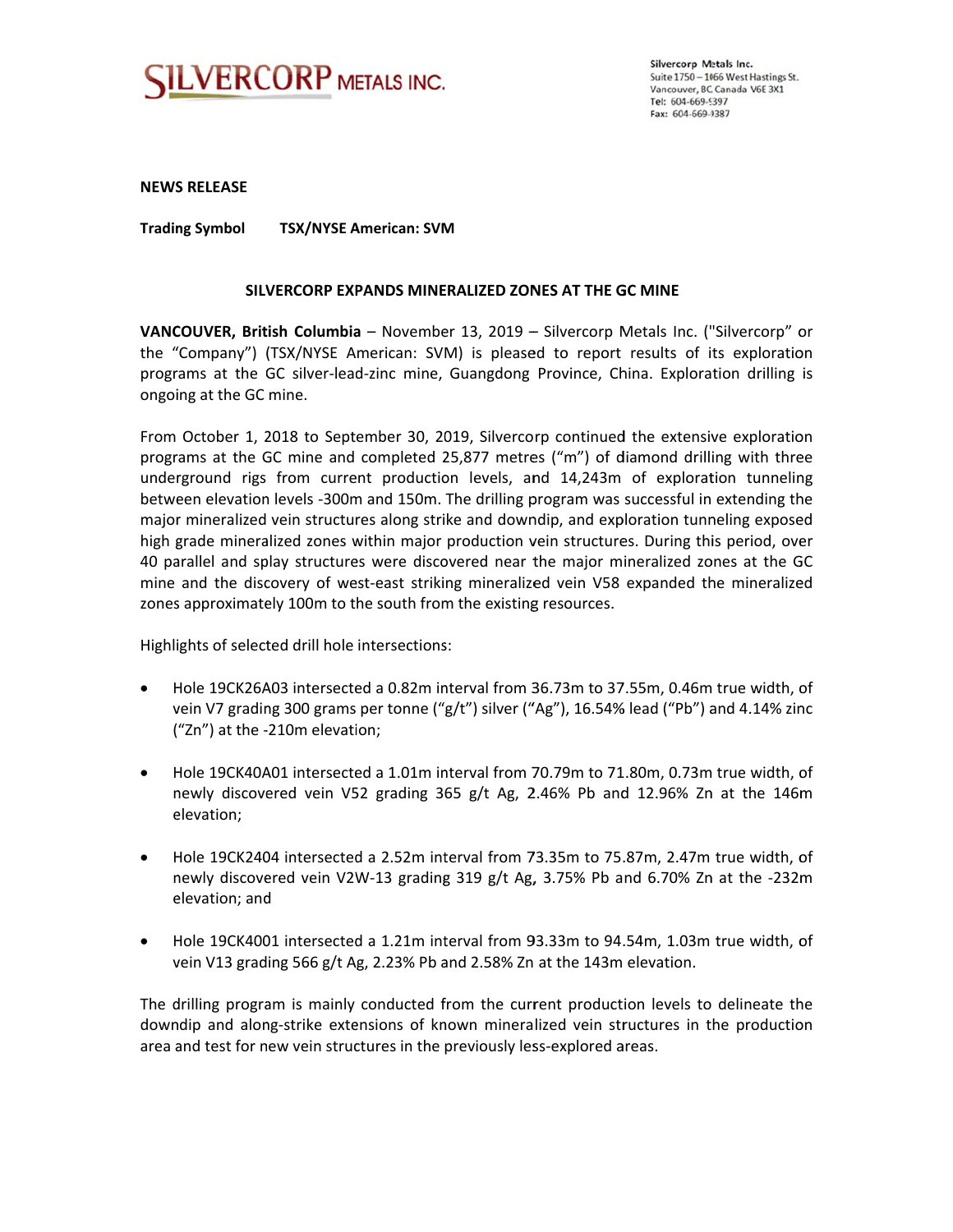The program is summarized in the following table:

| Major Target Veins                                                                                                                                                                                                                                                                              | Target<br>Elevation<br>(m) | <b>Metres</b><br><b>Drilled</b> | <b>Holes</b><br>Completed | Samples<br>Collected | <b>Holes</b><br>Intercepted<br><b>Vein Structure</b> | <b>Holes</b><br>Intercepted<br>Ore <sup>[1,2]</sup> |
|-------------------------------------------------------------------------------------------------------------------------------------------------------------------------------------------------------------------------------------------------------------------------------------------------|----------------------------|---------------------------------|---------------------------|----------------------|------------------------------------------------------|-----------------------------------------------------|
| VH1-1, VH1-4, V2E, V2-4E,<br>V2W, V2W-3, V6-1, V6E3, V6M,<br>V6M-3, V6M06, V7, V8-1, V9W-<br>2E, V10-1, V10-4, NV10, V13,<br>V <sub>16</sub> , V <sub>17</sub> , V <sub>18</sub> , V <sub>18</sub> -1, V <sub>19</sub> , V <sub>19</sub> -<br>1, V25, V27, V31, V32, V33, V37,<br>V52, V53, V54 | $-254$ to 156              | 25.877                          | 235                       | 5210                 | 88                                                   | 147                                                 |

[1] Mineralization is defined by silver equivalent value (AgEq) greater than or equal to 100 g/t at the GC mine [2] Formula used for AgEq calculation: 44.6\*Pb% + 43.5 \* Zn% + Ag g/t

Highlights of selected mineralized zones exposed in the drift tunnels:

- Drift Tunnel V5-9-(-50)-30NEYM exposed mineralization 60m long and 1.09m wide (true width) grading 357 g/t Ag, 4.72% Pb and 10.08% Zn within vein structure V5-9 on the -50m level;
- Drift Tunnel V19‐(‐75)‐42WYM exposed mineralization 28m long and 0.91m wide (true width) grading 234 g/t Ag, 13.56% Pb and 6.42% Zn within vein structure V19 on the ‐100m level;
- Drift Tunnel V52-150-119NEYM exposed mineralization 50m long and 0.86m wide (true width) grading 454 g/t Ag, 3.88% Pb and 7.39% Zn within newly discovered vein structure V52 on the 150m level; and
- Drift Tunnel V32-0-50ANEYM exposed mineralization 73m long and 0.40m wide (true width) grading 635 g/t Ag, 4.57% Pb and 3.54% Zn within vein structure V32 on the 0m level.

The exploration tunneling, comprising drifting, crosscutting and raising, was driven along and across major mineralized vein structures to upgrade the drill‐defined mineral resources and test for new parallel and splay structures, and summarized in the following table:

| Target<br>Major Target Veins<br>Levels<br>(m)                                                                                                                                                                                                                                                               |                  | Total                | Channel                      | Drift         | <b>Total Ore Exposed by Drift Tunneling</b> |             |              |              |      |
|-------------------------------------------------------------------------------------------------------------------------------------------------------------------------------------------------------------------------------------------------------------------------------------------------------------|------------------|----------------------|------------------------------|---------------|---------------------------------------------|-------------|--------------|--------------|------|
|                                                                                                                                                                                                                                                                                                             | Tunneling<br>(m) | Samples<br>Collected | Tunneling<br>Included<br>(m) | Length<br>(m) | Average<br><b>True Width</b><br>(m)         | Ag<br>(g/t) | Pb<br>$(\%)$ | Zn<br>$(\%)$ |      |
| V1, V1-2, V2-1, V2-<br>2, V2-3, V2E, V2E1,<br>V2E-4E, V2W,<br>V2W-4, V5, V5-9,<br>V5-12, V6M, V6E3,<br>V6-8, V9-5, V9W-2,<br>V <sub>10</sub> , V <sub>10</sub> -1, V <sub>13</sub> ,<br>V <sub>16</sub> , V <sub>17</sub> , V <sub>17</sub> -1,<br>V18, V19, V32, V37,<br>V <sub>52</sub> , V <sub>59</sub> | $-300$ to $150$  | 14.243               | 7,531                        | 11,483        | 7,482                                       | 0.84        | 148          | 2.14         | 5.61 |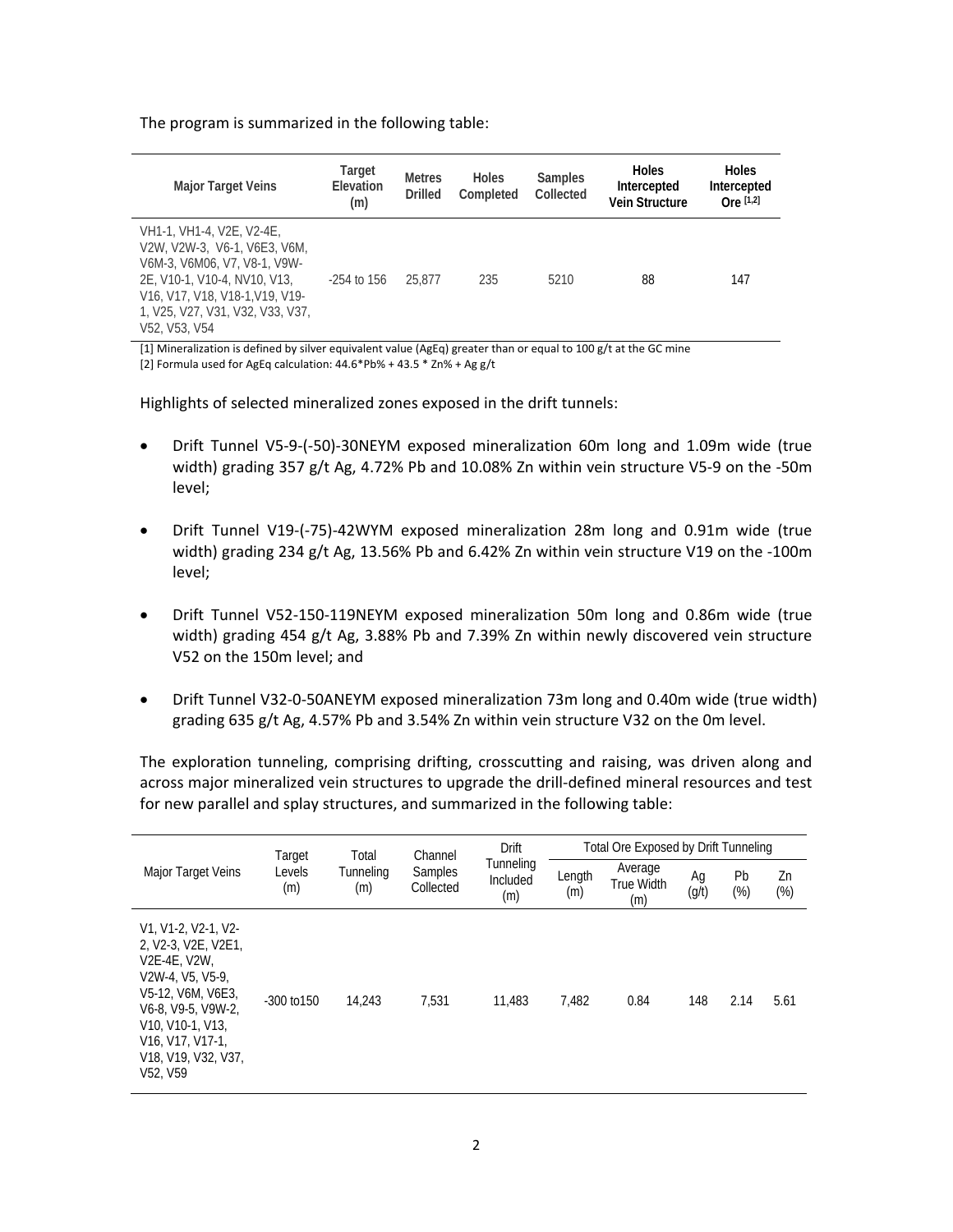Tables 1 and 2 below list the assay results of selected mineralized drill hole intersections and certain mineralized zones exposed in drift tunnels from the exploration programs.

| Hole ID    | From<br>(m) | To<br>(m) | Elevation<br>(m) | Interval<br>(m) | True<br><b>Thickness</b><br>(m) | Ag<br>(g/t) | Pb<br>$(\%)$ | Zn<br>$(\%)$ | Vein                   |
|------------|-------------|-----------|------------------|-----------------|---------------------------------|-------------|--------------|--------------|------------------------|
| 18CK10604  | 43.68       | 45.02     | $-124.60$        | 1.34            | 1.30                            | 134         | 0.89         | 7.86         | V19                    |
| 18CK10607  | 54.60       | 55.82     | $-149.18$        | 1.22            | 0.98                            | 197         | 1.10         | 3.47         | V19                    |
| 18CK2208   | 16.18       | 16.67     | 144.25           | 0.49            | 0.46                            | 465         | 0.82         | 0.08         | $V18-1$                |
| 18CK2810   | 119.42      | 120.37    | 19.93            | 0.95            | 0.55                            | 430         | 1.69         | 0.94         | V53[1]                 |
| 18CK3213   | 36.54       | 37.14     | $-23.85$         | 0.60            | 0.51                            | 43          | 0.51         | 7.75         | V6E3                   |
| 18CK32A013 | 104.42      | 104.82    | 141.39           | 0.40            | 0.35                            | 596         | 0.28         | 1.31         | V18                    |
| 18CK32A09  | 94.59       | 95.02     | $-143.75$        | 0.43            | 0.23                            | 263         | 1.15         | 5.27         | V17                    |
| 18CK40A02  | 58.41       | 61.30     | $-120.42$        | 2.89            | 1.80                            | 94          | 2.42         | 9.29         | <b>NV10</b>            |
|            | 81.01       | 81.47     | $-128.75$        | 0.46            | 0.29                            | 57          | 0.01         | 8.98         | $V10-4$                |
| 19CK10301  | 43.00       | 43.33     | 4.07             | 0.33            | 0.26                            | 337         | 2.62         | 6.17         | V32                    |
| 19CK10404  | 48.11       | 49.02     | $-206.03$        | 0.91            | 0.68                            | 71          | 6.59         | 4.01         | $V6-1$                 |
| 19CK10507  | 0.00        | 1.00      | $-200.37$        | 1.00            | 0.84                            | 164         | 6.02         | 4.83         | V <sub>2</sub> W       |
|            | 42.07       | 42.70     | $-206.20$        | 0.63            | 0.48                            | 40          | 2.59         | 3.36         | V <sub>25</sub>        |
| 19CK10805  | 130.55      | 130.87    | 86.67            | 0.32            | 0.23                            | 116         | 4.59         | 7.16         | V33                    |
| 19CK10903  | 78.01       | 78.76     | $-158.91$        | 0.75            | 0.52                            | 344         | 2.66         | 8.78         | $V10-1$                |
| 19CK11005  | 15.54       | 15.88     | 102.67           | 0.34            | 0.28                            | 728         | 0.91         | 0.47         | V31                    |
| 19CK11105  | 52.29       | 52.52     | $-155.34$        | 0.23            | 0.20                            | 162         | 8.63         | 0.80         | $V19-1$                |
| 19CK11106  | 27.87       | 28.81     | $-160.49$        | 0.94            | 0.82                            | 255         | 0.95         | 7.98         | V27                    |
| 19CK11203  | 75.55       | 76.50     | 146.03           | 0.95            | 0.49                            | 752         | 1.25         | 1.29         | <b>V9W-2E</b>          |
| 19CK11502  | 71.61       | 72.51     | 25.98            | 0.90            | 0.46                            | 397         | 0.04         | 2.09         | $V10-5$ <sup>[1]</sup> |
|            | 82.67       | 83.65     | 21.64            | 0.98            | 0.50                            | 225         | 2.78         | 8.34         | $V10-1$                |
| 19CK11504  | 6.48        | 7.27      | $-39.18$         | 0.79            | 0.68                            | 34          | 0.00         | 12.90        | $V10-1$                |
|            | 138.57      | 139.37    | $-57.56$         | 0.80            | 0.68                            | 133         | 0.45         | 7.32         | V13                    |
| 19CK11604  | 34.44       | 35.10     | 42.24            | 0.66            | 0.48                            | 222         | 0.23         | 13.68        | V17                    |
| 19CK11704  | 146.13      | 147.45    | $-11.41$         | 1.32            | 1.14                            | 283         | 0.54         | 4.59         | V13                    |
| 19CK1601   | 58.20       | 58.40     | $-11.62$         | 0.20            | 0.20                            | 178         | 10.44        | 1.65         | $V6M-3$                |
| 19CK18A01  | 122.90      | 123.61    | $-216.70$        | 0.71            | 0.67                            | 63          | 4.45         | 6.19         | V6M-6 <sup>[1]</sup>   |
| 19CK18A04  | 59.55       | 59.85     | $-52.84$         | 0.30            | 0.28                            | 318         | 3.36         | 3.74         | $V2W-3$                |
| 19CK20A08  | 23.24       | 23.62     | $-202.80$        | 0.38            | 0.37                            | 141         | 3.50         | 4.88         | $V1-2$                 |
|            | 109.28      | 110.33    | $-214.82$        | 1.05            | 1.03                            | 83          | 5.43         | 5.56         | V6M                    |
|            | 121.33      | 122.63    | $-216.52$        | 1.30            | 1.27                            | 70          | 3.55         | 6.77         | $V6M-3$                |
| 19CK22A02  | 12.45       | 12.94     | $-152.19$        | 0.49            | 0.42                            | 195         | 5.25         | 3.73         | $V54$ [1]              |
|            | 144.85      | 145.08    | $-170.60$        | 0.23            | 0.20                            | 165         | 4.49         | 5.87         | $V8-1$                 |
| 19CK2401   | 0.00        | 1.62      | $-200.64$        | 1.62            | 1.24                            | 60          | 1.43         | 6.35         | V2W                    |
|            | 41.57       | 42.91     | $-218.15$        | 1.34            | 1.22                            | 275         | 1.14         | 4.17         | $V1-2$                 |
|            | 112.50      | 114.43    | $-248.25$        | 1.93            | 0.65                            | 109         | 4.82         | 8.49         | $V6M-3$                |
| 19CK2404   | 73.35       | 75.87     | $-231.76$        | 2.52            | 2.47                            | 319         | 3.75         | 6.70         | V2W-13[1]              |
| 19CK26A03  | 36.73       | 37.55     | $-210.43$        | 0.82            | 0.46                            | 300         | 16.54        | 4.14         | V7                     |
| 19CK28A05  | 107.34      | 107.71    | $-215.35$        | 0.37            | 0.37                            | 325         | 2.12         | 6.17         | V16                    |
| 19CK3805   | 149.00      | 149.38    | $-19.83$         | 0.38            | 0.30                            | 42          | 4.84         | 8.04         | NV4                    |

**Table 1: Selected results from the drill programs at the GC mine**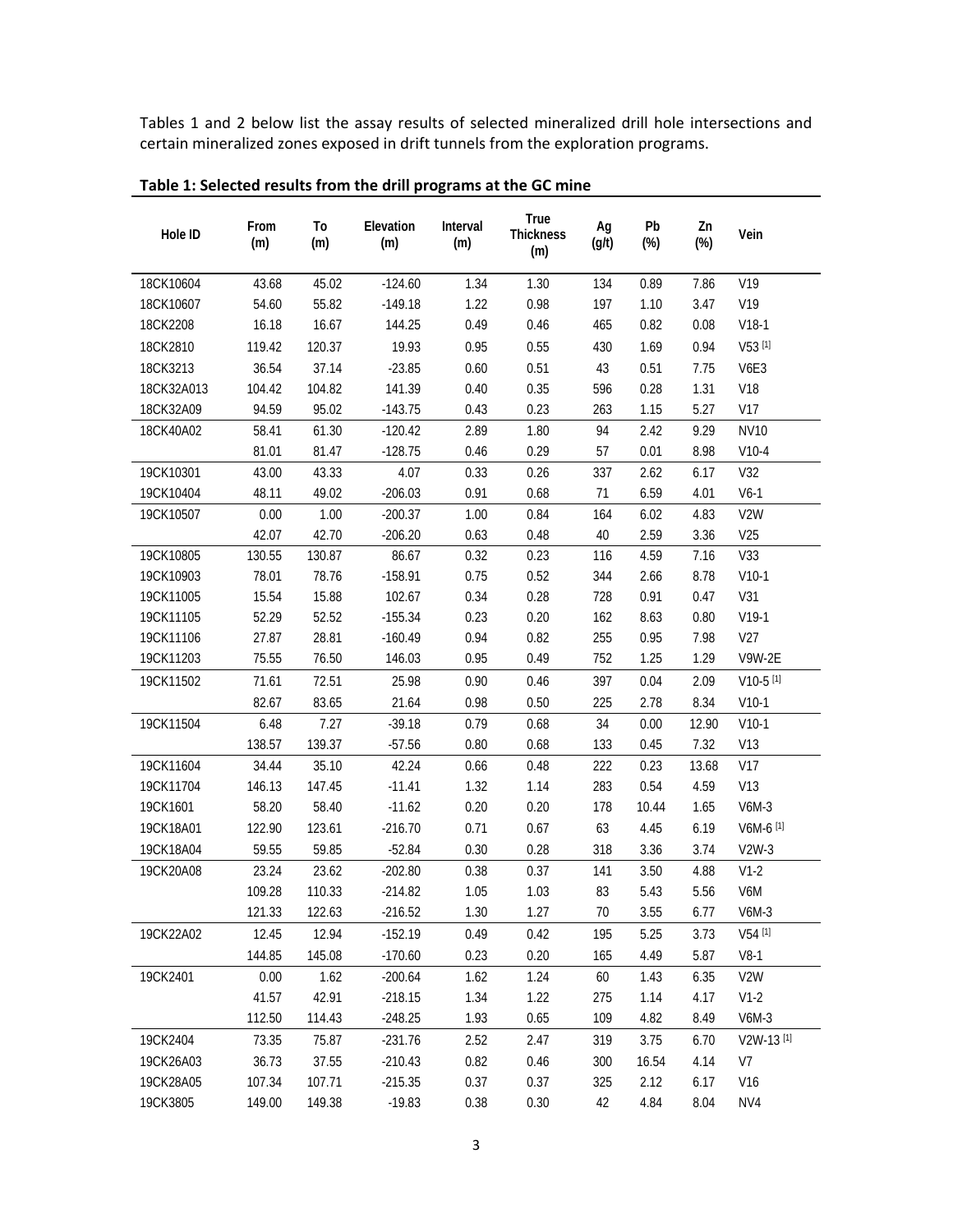| 19CK38A02 | 107.30 | 107.72 | $-8.34$  | 0.42 | 0.35 | 131 | 2.09 | 7.30  | V37       |
|-----------|--------|--------|----------|------|------|-----|------|-------|-----------|
| 19CK4001  | 93.33  | 94.54  | 143.23   | 1.21 | 1.03 | 566 | 2.23 | 2.58  | V13       |
| 19CK40A01 | 70.79  | 71.80  | 146.45   | 1.01 | 0.73 | 365 | 2.46 | 12.96 | $V52$ [1] |
| 19CK8801  | 9.34   | 11.47  | 56.03    | 2.13 | 1.03 | 68  | 6.08 | 5.28  | V37       |
| 19CK3201  | 0.00   | 0.44   | $-49.45$ | 0.44 | 0.36 | 128 | 0.08 | 0.80  | V18       |
|           | 150.70 | 154.17 | $-70.62$ | 3.47 | 2.96 | 48  | 0.78 | 6.39  | V58[1]    |

[1] Veins discovered between October 1, 2018 and September 30, 2019

| Tunnel               | Vein             | Level<br>(m)     | Length<br>(m) | True Width<br>(m) | Ag<br>(g/t) | Pb<br>$(\%)$ | Zn<br>$(\%)$ |
|----------------------|------------------|------------------|---------------|-------------------|-------------|--------------|--------------|
| V10-(-150)-44NEYM    | V10              | $-150$           | 196.0         | 1.25              | 71          | 1.79         | 4.19         |
| V10-1-135-40SWYM     | $V10-1$          | 150              | 37.0          | 0.71              | 203         | 0.86         | 15.03        |
| V10-1-150-38ANEYM    | $V10-1$          | 150              | 135.0         | 0.60              | 288         | 0.77         | 12.61        |
| V10-1-100-38ANEYM    | $V10-1$          | 100              | 26.0          | 0.34              | 155         | 0.05         | 14.90        |
| V14-50-46SWYM        | V13              | 50               | 131.0         | 0.71              | 92          | 0.79         | 9.35         |
| V14-(-50)-116SWYM    | V13              | $-50$            | 20.0          | 0.95              | 148         | 1.16         | 13.57        |
| V16-135-32EYM        | V16              | 150              | 53.0          | 0.66              | 456         | 1.48         | 4.50         |
| V16-135-32WYM        | V16              | 150              | 131.0         | 0.39              | 358         | 1.43         | 4.15         |
| V17-0-34WYM          | V17              | $\boldsymbol{0}$ | 39.0          | 0.32              | 273         | 0.34         | 22.88        |
| V17-0-34EYM          | V17              | $\overline{0}$   | 69.0          | 0.36              | 517         | 0.71         | 12.46        |
| V17-1-0-34WYM        | $V17-1$          | $\overline{0}$   | 19.0          | 1.75              | 596         | 1.37         | 2.91         |
| V17-1-0-34EYM        | $V17-1$          | $\boldsymbol{0}$ | 27.5          | 0.41              | 304         | 0.88         | 4.67         |
| V8-(-50)-30AEYM      | V18              | $-50$            | 72.0          | 1.11              | 315         | 2.16         | 2.90         |
| V18-(-100)-30AEYM    | V18              | $-100$           | 46.0          | 1.37              | 163         | 3.16         | 8.10         |
| V19-(-50)-48ANEYM    | V19              | $-50$            | 65.0          | 1.20              | 161         | 2.28         | 12.18        |
| V19-(-75)-42WYM      | V19              | $-100$           | 28.0          | 0.91              | 234         | 13.56        | 6.42         |
| V19-(-75)-42EYM      | V19              | $-100$           | 31.0          | 1.04              | 70          | 5.89         | 4.17         |
| V2E-4E-(-50)-44ANEYM | $V2E-4E$         | $-50$            | 48.0          | 0.46              | 104         | 2.36         | 6.95         |
| V2W-(-200)-22NEYM    | V <sub>2</sub> W | $-200$           | 94.0          | 2.07              | 90          | 2.47         | 4.11         |
| V2W-(-200)-22SWYM    | V <sub>2</sub> W | $-200$           | 91.0          | 1.78              | 102         | 2.84         | 4.61         |
| V2W-(-250)-24NEYM    | V <sub>2</sub> W | $-250$           | 54.0          | 2.48              | 137         | 2.58         | 3.55         |
| V32-0-50ANEYM        | V32              | $\mathbf 0$      | 73.0          | 0.40              | 635         | 4.57         | 3.54         |
| V32-20-50SWYM        | V32              | 0                | 38.0          | 0.44              | 132         | 3.10         | 6.18         |
| V33-0-52SWYM         | V33              | $\mathbf 0$      | 60.0          | 0.92              | 201         | 5.77         | 5.15         |
| V37-50-44ANEYM       | V37              | 50               | 27.0          | 0.74              | 86          | 6.79         | 7.70         |
| V46-150-26ANWYM      | V46              | 150              | 14.0          | 0.22              | 257         | 17.35        | 2.82         |
| V46-150-26ASEYM      | V46              | 150              | 12.0          | 0.18              | 147         | 9.32         | 1.97         |
| V5-50-30AEYM         | V <sub>5</sub>   | 50               | 25.0          | 0.89              | 274         | 0.17         | 10.13        |
| V5-12-(-50)-30ANEYM  | $V5-12$          | $-50$            | 21.0          | 0.28              | 101         | 0.10         | 10.36        |
| V5-12-(-50)-30ASWYM  | $V5-12$          | $-50$            | 21.0          | 0.31              | 134         | 0.09         | 12.92        |
| V52-150-119NEYM      | V52 [1]          | 150              | 50.0          | 0.86              | 454         | 3.88         | 7.39         |
| V52-150-38WYM        | V52 [1]          | 150              | 11.5          | 0.45              | 307         | 0.93         | 20.84        |
| V19-2-150-40ASEYM    | V59 [1]          | 150              | 22.0          | 0.50              | 226         | 4.22         | $3.65$       |
| V5-9-(-50)-30NEYM    | $V5-9$           | $-50$            | 60.0          | 1.09              | 357         | 4.72         | 10.08        |
| V6E3-0-32EYM         | V6E3             | $\boldsymbol{0}$ | 50.0          | 0.42              | 142         | 12.08        | 10.16        |
| V7-3-100-30WYM       | $V7-3$           | 100              | 27.0          | 0.30              | 102         | 0.03         | 14.94        |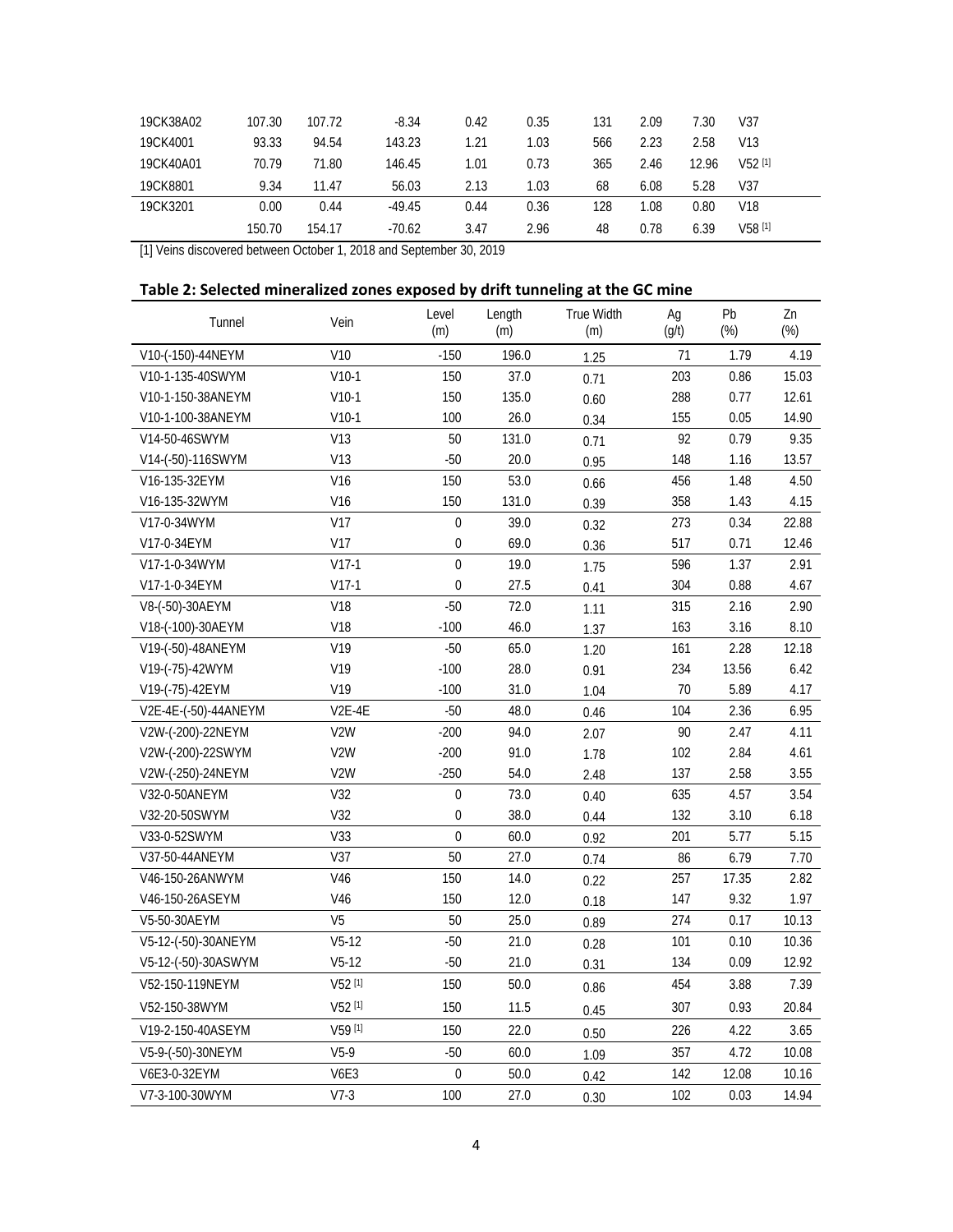| 150-24AWYM<br>2N-<br>$VQ_{-}$     | V9-2N          | $1 - 0$<br>,5U | 10 $\cap$<br>$\overline{\phantom{a}}$ | $\sim$ $\sim$<br>V.Z4   | 804 | l.87       | 0.07<br>J.L. |
|-----------------------------------|----------------|----------------|---------------------------------------|-------------------------|-----|------------|--------------|
| 100-28AEYM<br>$V9 - 5 - 1$<br>٠., | $'$ /Q_<br>7 U | 100            | 50.0                                  | $\sim$ $\sim$<br>، ن. ن | 186 | 2F<br>u.ju | 111<br>1.68  |

[1] Veins discovered between October 1, 2018 and September 30, 2019

## **Quality Control**

Drill cores are NQ size. Drill core samples, limited by apparent mineralization contacts or shear/alteration contacts, were split into halves by saw cutting. The half cores are stored in the Company's core shacks for future reference and checks, and the other half core samples are shipped in securely sealed bags to the on‐site laboratory.

Channel samples are collected along sample lines perpendicular to the mineralized vein structure in exploration tunnels. Spacing between sampling lines is typically 5m along strike. Both the mineralized vein and the altered wall rocks are cut by continuous chisel chipping. Sample length ranges from 0.2m to more than 1m, depending on the width of the mineralized vein and the mineralization type. Channel samples are shipped in securely sealed bags to the on‐ site laboratory.

For analysis, the sample is dried and crushed to minus 1mm and then split to a 200‐300g subsample which is further pulverized to minus 200 mesh. Two subsamples are prepared from the pulverized sample. One is digested with two-acids for analysis of silver, lead, zinc and copper with atomic absorption spectroscopy (AAS), and the other is retained as pulp reject at the lab for future reference.

A routine quality assurance/quality control (QA/QC) procedure is adopted to monitor the analytical quality at each lab. Certified reference materials (CRMs), pulp duplicates and blanks are inserted into each lab batch of samples. QA/QC data at the lab are attached to the assay certificates for each batch of samples.

The Company maintains its own comprehensive QA/QC program to ensure best practices in sample preparation and analysis of the exploration samples. Project geologists regularly insert CRM, field duplicates, reject duplicates and blanks to each batch of 30 samples to monitor the sample preparation and analysis procedures at the labs. The analytical quality of the labs is further evaluated with external checks by sending approximately 3-5% of the pulp samples to higher level labs to check for lab bias.

Data from both the Company's and the labs' QA/QC programs are reviewed on a timely basis by project geologists.

Guoliang Ma, P. Geo., Manager of Exploration and Resource of the Company, is the Qualified Person for Silvercorp under NI 43-101 and has reviewed and given consent to the technical information contained in this news release.

# **About Silvercorp**

Silvercorp is a profitable Canadian mining company producing silver, lead and zinc metals in concentrates from mines in China. The Company's goal is to continuously create healthy returns to shareholders through efficient management, organic growth and the acquisition of profitable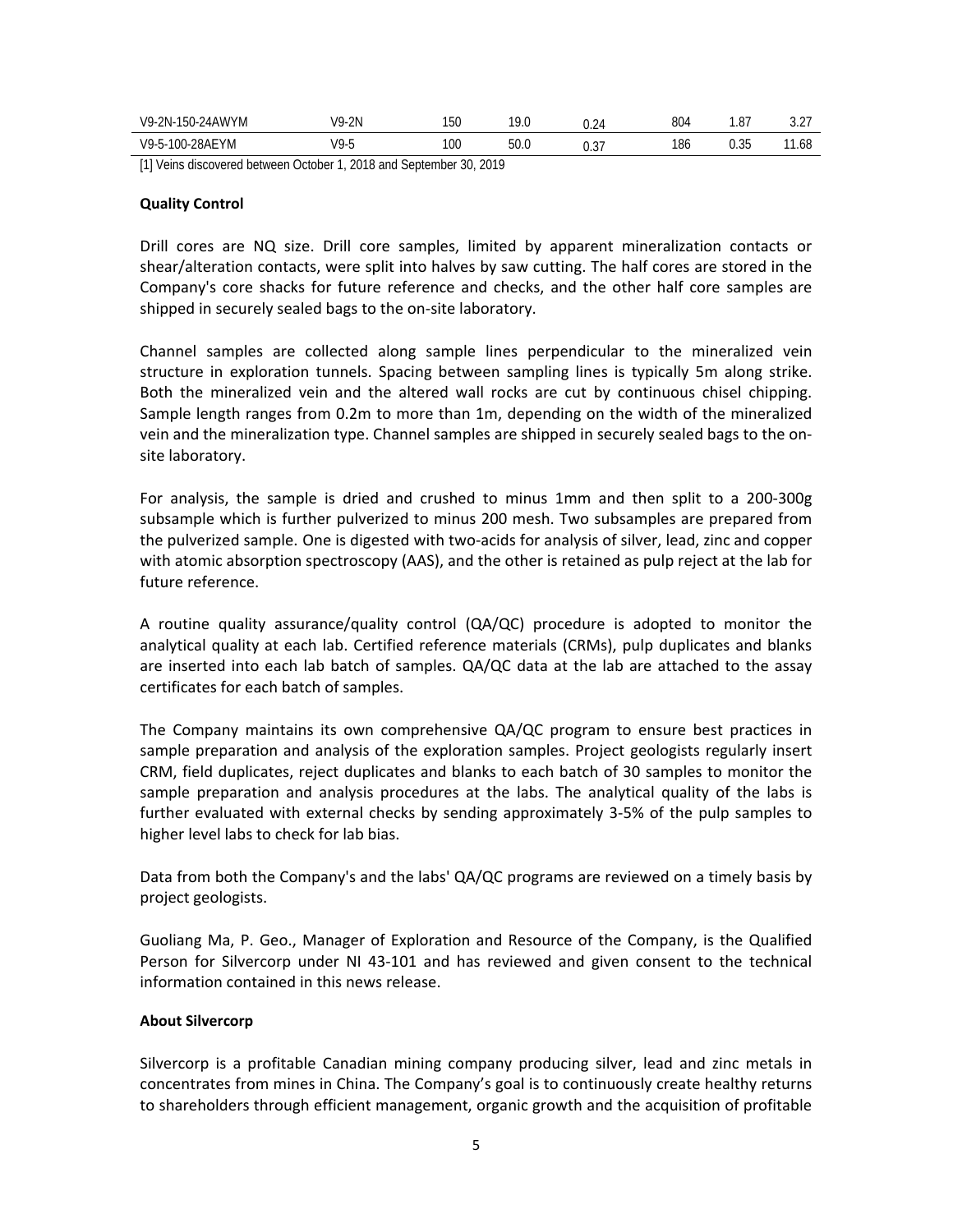projects. Silvercorp balances profitability, social and environmental relationships, employees' wellbeing, and sustainable development. For more information, please visit our website at www.silvercorp.ca.

### **For further information**

Lon Shaver Vice President Silvercorp Metals Inc.

Phone: (604) 669‐9397 Toll Free: 1 (888) 224‐1881 Email: investor@silvercorp.ca Website: www.silvercorp.ca

### *CAUTIONARY DISCLAIMER ‐ FORWARD LOOKING STATEMENTS*

*Certain of the statements and information in this news release constitute "forward‐looking statements" within the meaning of the United States Private Securities Litigation Reform Act of 1995 and "forward‐ looking information" within the meaning of applicable Canadian provincial securities laws. Any statements or information that express or involve discussions with respect to predictions, expectations, beliefs, plans, projections, objectives, assumptions or future events or performance (often, but not always, using words or phrases such as "expects", "is expected", "anticipates", "believes", "plans", "projects", "estimates", "assumes", "intends", "strategies", "targets", "goals", "forecasts", "objectives", "budgets", "schedules", "potential" or variations thereof or stating that certain actions, events or results "may", "could", "would", "might" or "will" be taken, occur or be achieved, or the negative of any of these terms and similar expressions) are not statements of historical fact and may be forward‐looking statements or information. Forward‐looking statements or information relate to, among other things: the price of silver and other metals; the accuracy of mineral resource and mineral reserve estimates at the Company's material properties; the sufficiency of the Company's capital to finance the Company's operations; estimates of the Company's revenues and capital expenditures; estimated production from the Company's mines in the Ying Mining District; timing of receipt of permits and regulatory approvals; availability of funds from production to finance the Company's operations; and access to and availability of funding for future construction, use of proceeds from any financing and development of the Company's properties.* 

*Forward‐looking statements or information are subject to a variety of known and unknown risks, uncertainties and other factors that could cause actual events or results to differ from those reflected in the forward‐looking statements or information, including, without limitation, risks relating to: fluctuating commodity prices; calculation of resources, reserves and mineralization and precious and base metal recovery; interpretations and assumptions of mineral resource and mineral reserve estimates; exploration and development programs; feasibility and engineering reports; permits and licenses; title to properties; property interests; joint venture partners; acquisition of commercially mineable mineral rights; financing; recent market events and conditions; economic factors affecting the Company; timing, estimated amount, capital and operating expenditures and economic returns of future production; integration of future acquisitions into the Company's existing operations; competition; operations and political conditions; regulatory environment in China and Canada; environmental risks; foreign exchange rate fluctuations; insurance; risks and hazards of mining operations; key personnel; conflicts of interest; dependence on management; internal control over financial reporting as per the requirements of the Sarbanes‐Oxley Act; and bringing actions and enforcing judgments under U.S. securities laws.* 

*This list is not exhaustive of the factors that may affect any of the Company's forward‐looking statements or information. Forward‐looking statements or information are statements about the future and are*